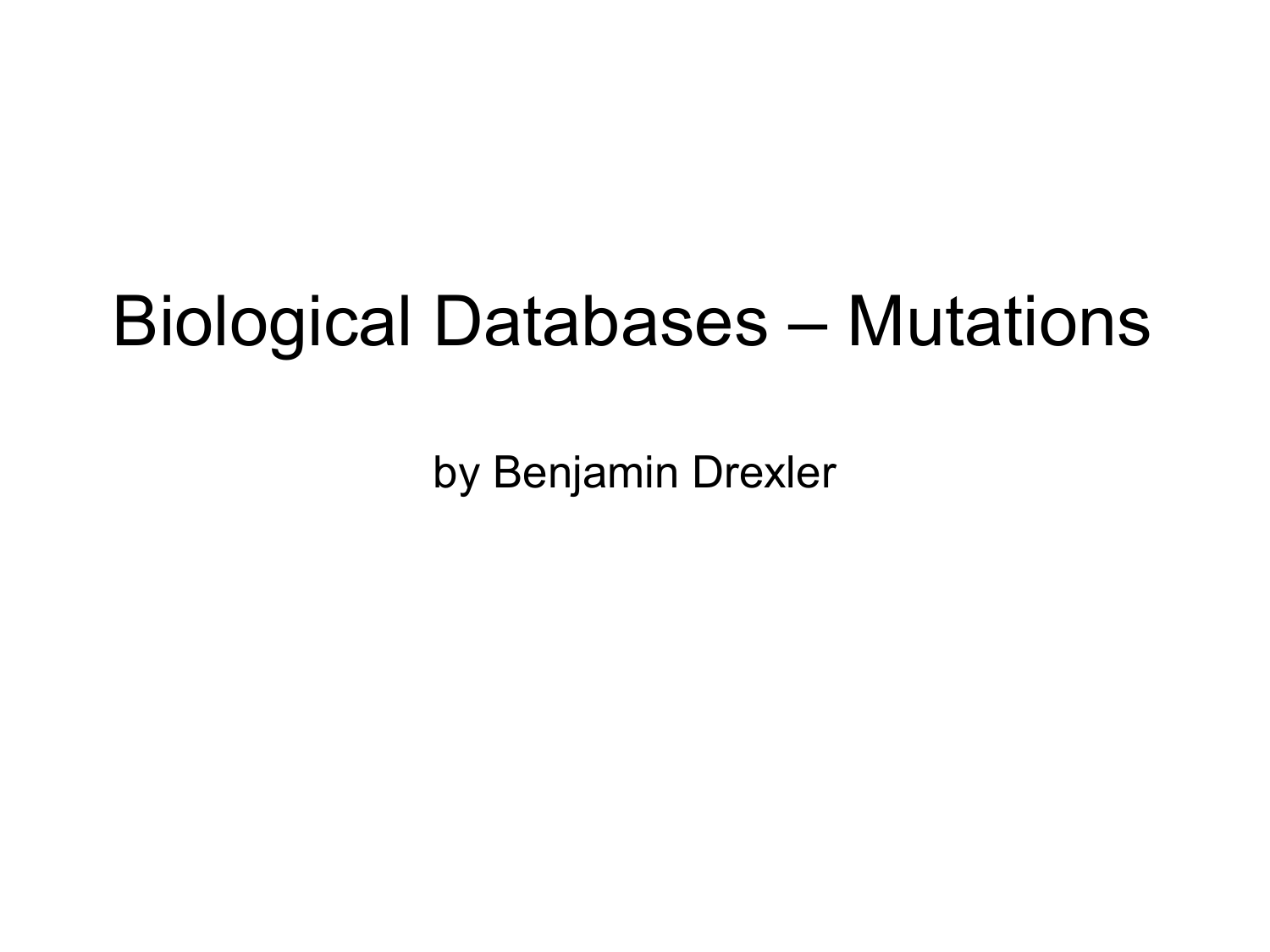#### Eukaryotic Gene

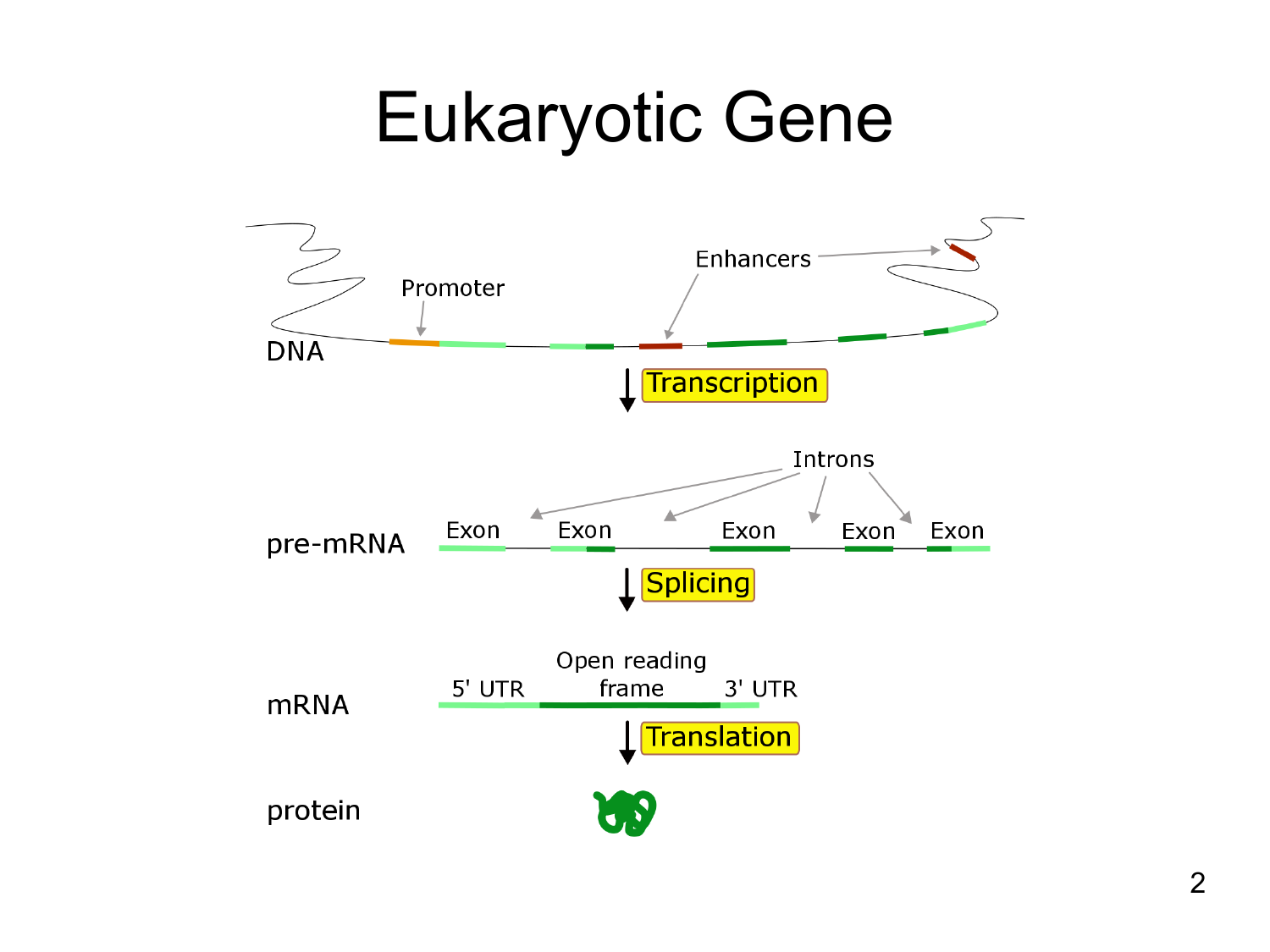# Mutations (1)

Ш

mutated:

- Small-scale
	- Point mutations
		- Silent
		- Missense
		- Nonsense
	- Insertions
	- Deletions

|                      |                                                           |     | Silent mutation                                                                                                                                      |
|----------------------|-----------------------------------------------------------|-----|------------------------------------------------------------------------------------------------------------------------------------------------------|
| normal:<br>mutated:  | $\begin{bmatrix} 1 & 0 \\ 0 & 0 \end{bmatrix}$<br>ctg caa | act | $T \iff$ protein seq.<br>$ctg$ cag act $\leftarrow$ nucleotide seq.<br>$\leftarrow$ mutation                                                         |
|                      |                                                           |     | <b>Missense mutation</b>                                                                                                                             |
| mutated: ctg cgg act | ŵ.                                                        | R T | $L = 0$ T $\leftarrow$ protein seq.<br>normal: $\alpha$ ctg cag act $\leftarrow$ nucleotide seq.<br>$\leftarrow$ mutation                            |
|                      |                                                           |     | <b>Nonesense mutation</b>                                                                                                                            |
| normal:<br>mutated:  | ctg tag act                                               |     | $L \quad 0 \quad T \iff \text{protein seq.}$<br>$\mathfrak{e}\mathfrak{e}\mathfrak{g}$ cag act $\leftarrow$ nucleotide seq.<br>$\leftarrow$ mutation |
|                      |                                                           |     | Frameshift mutation                                                                                                                                  |
| ormal:<br>site i     | T F<br>etg cag act tit                                    |     | $S \t G \t \leftarrow$ protein seq.<br>agt gga <--- nucleotide seq.<br>$\leftarrow$ mutation                                                         |

www.ebi.ac.uk

**ua.**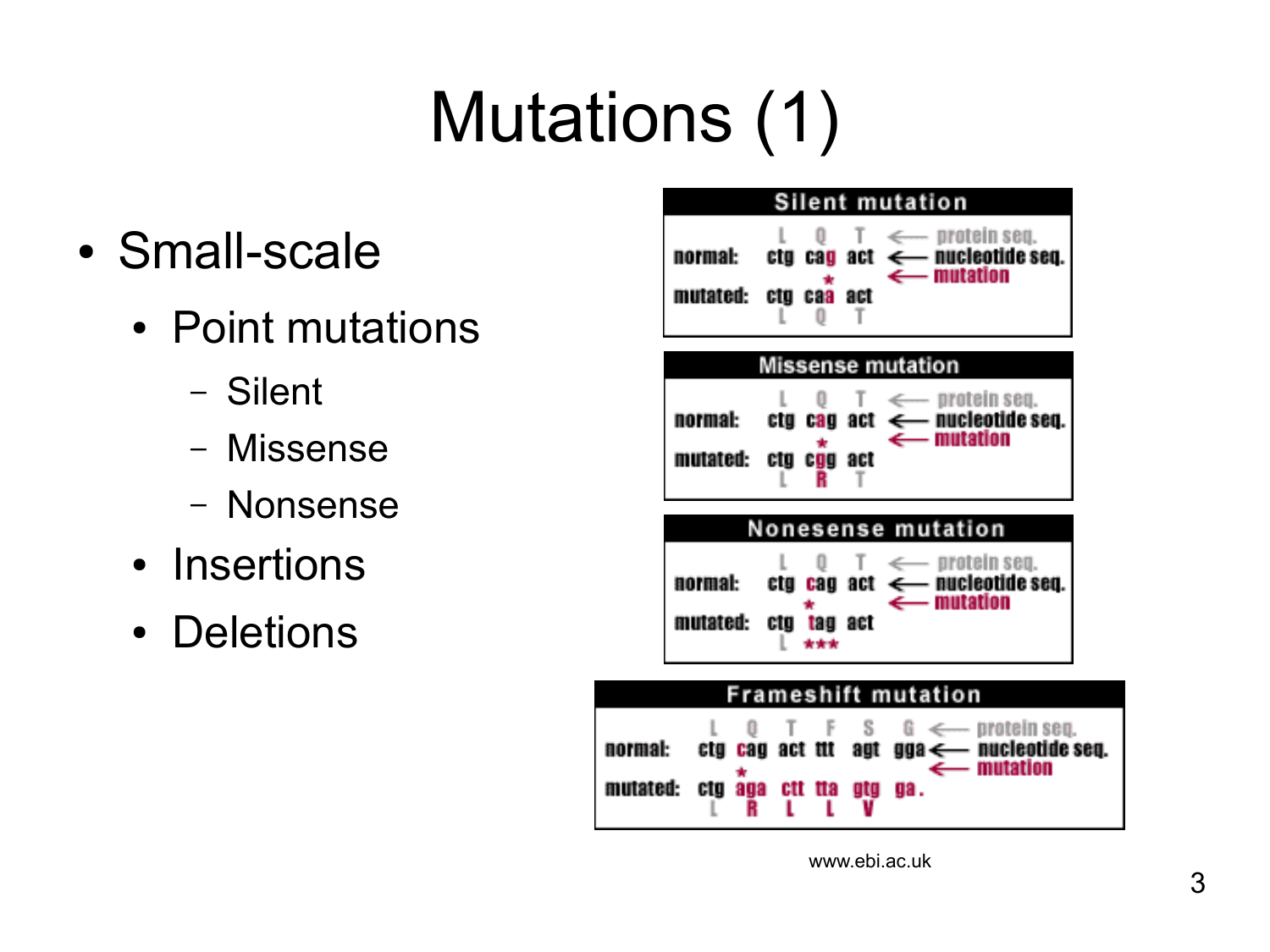# Mutations (2)

- Large-scale
	- Deletion
	- Duplication
	- Inversion
	- Insertion
	- Translocation

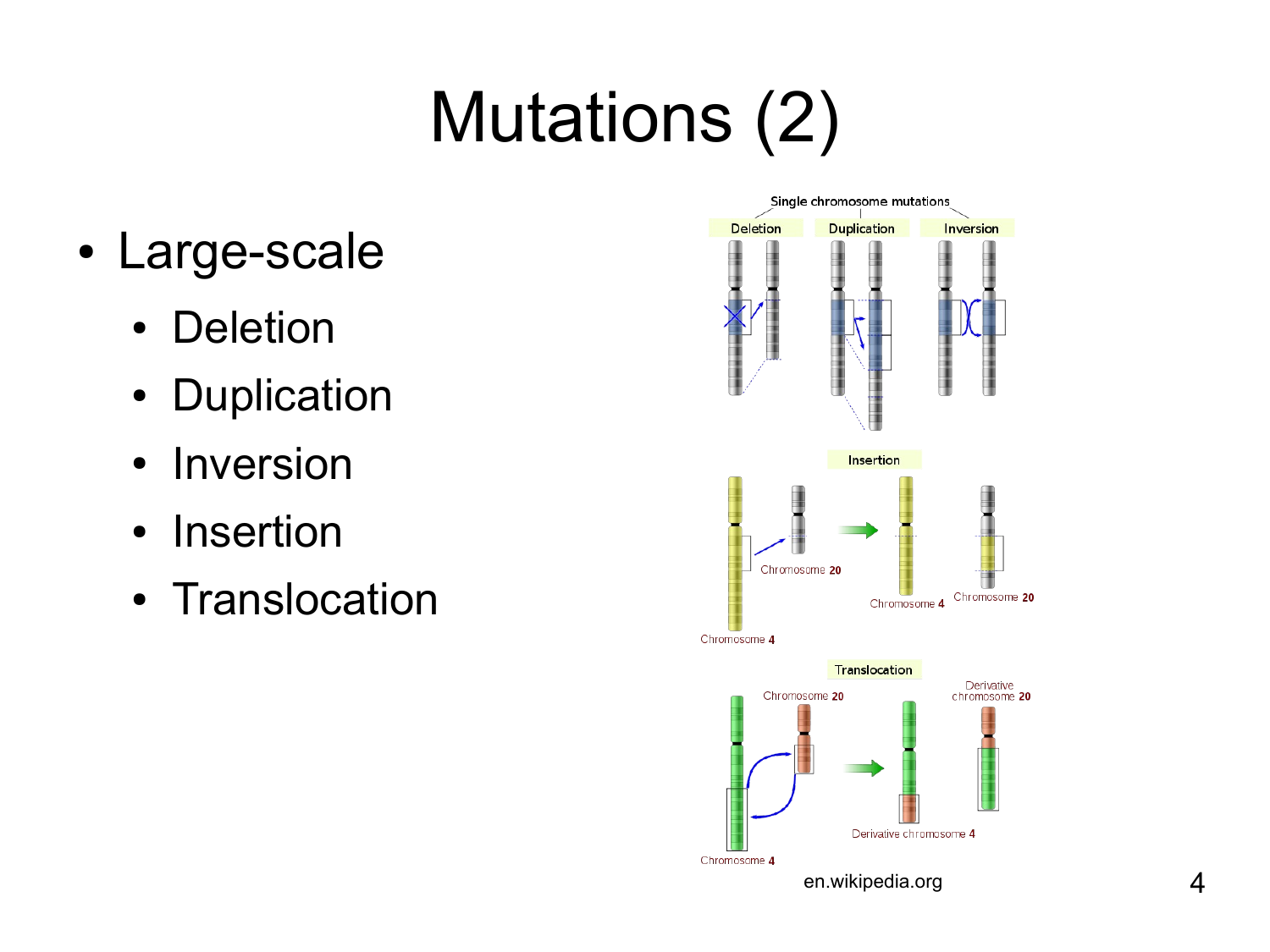# Single-nucleotide Polymorphism

- **S**ingle-**n**ucleotide **P**olymorphism (SNP)
- Applications
	- Genome wide association studies (GWAS)
	- Personalized medicine



en.wikipedia.org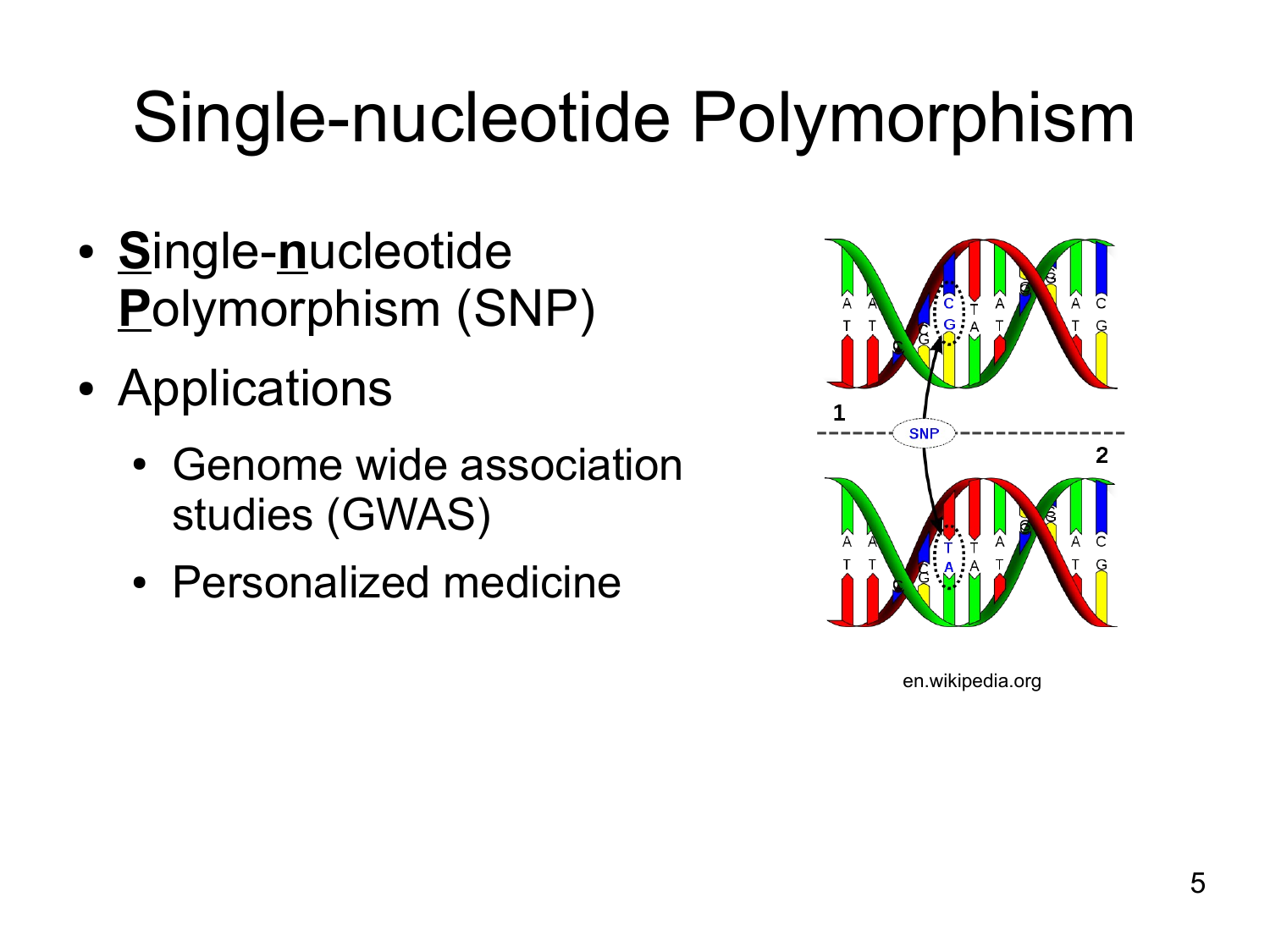### HGMD – Basics

- **H**uman **G**ene **M**utation **D**atabase (HGMD)
- Publicly available in 1996
- Records
	- Disease-causing mutations
	- Disease-associated polymorphism
- Data acquisition by computerized and manual search process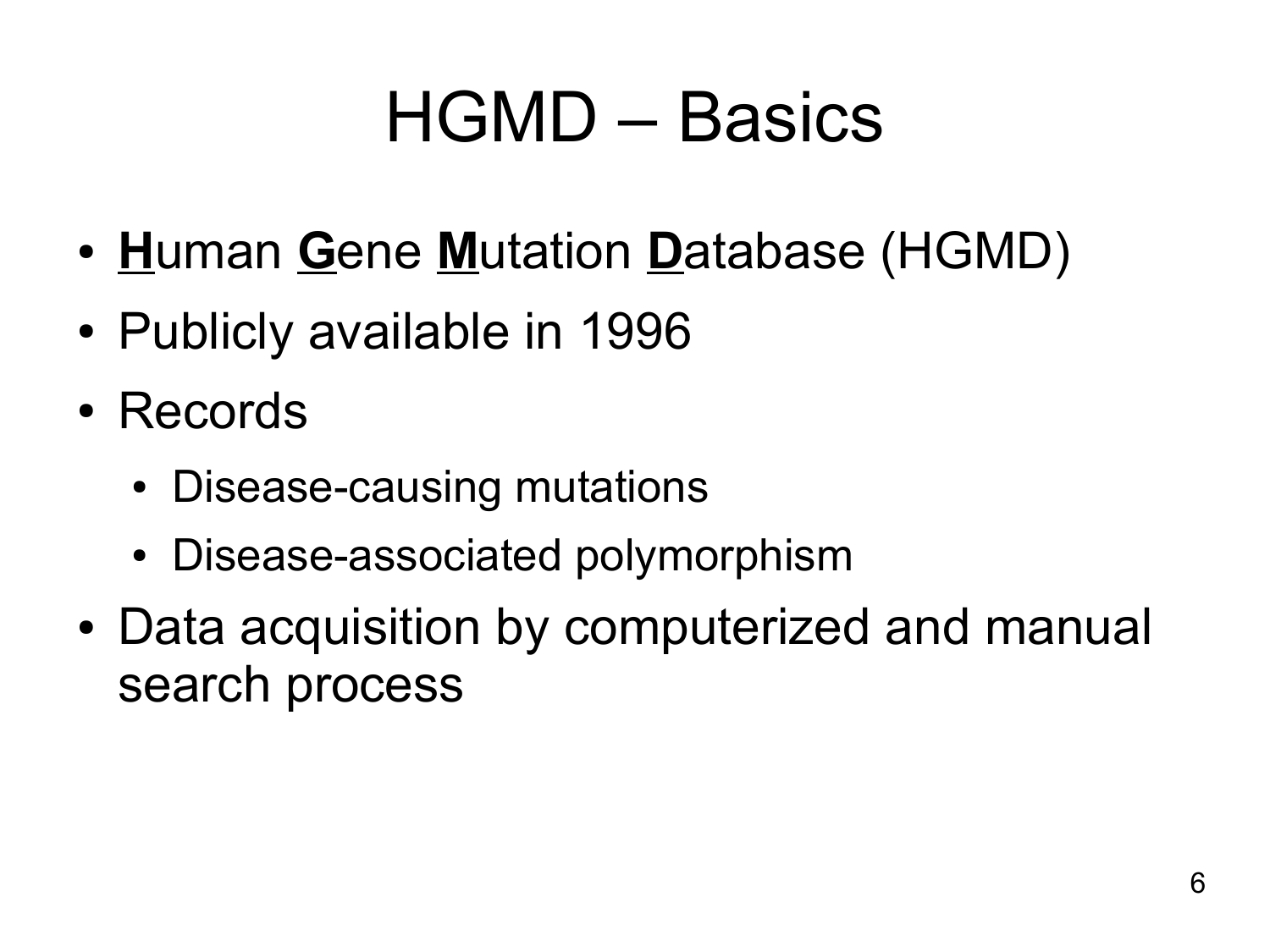#### HGMD – Mutations



Small (<= 20 bp) Gross (> 20 bp)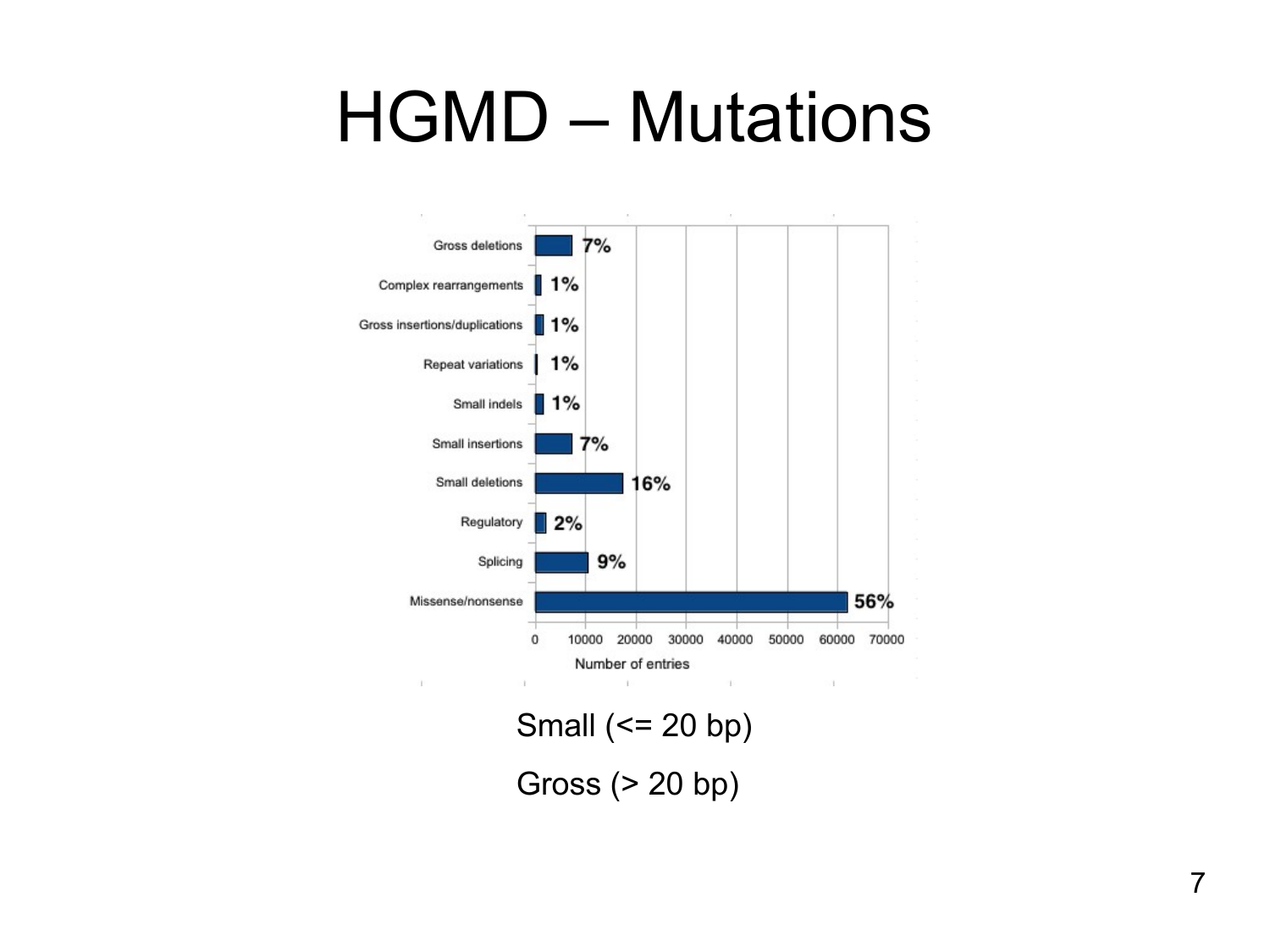## HGMD – Entries

- Only mutations with high confidence/quality
- No silent mutations
- SNPs generally in coding regions or promoter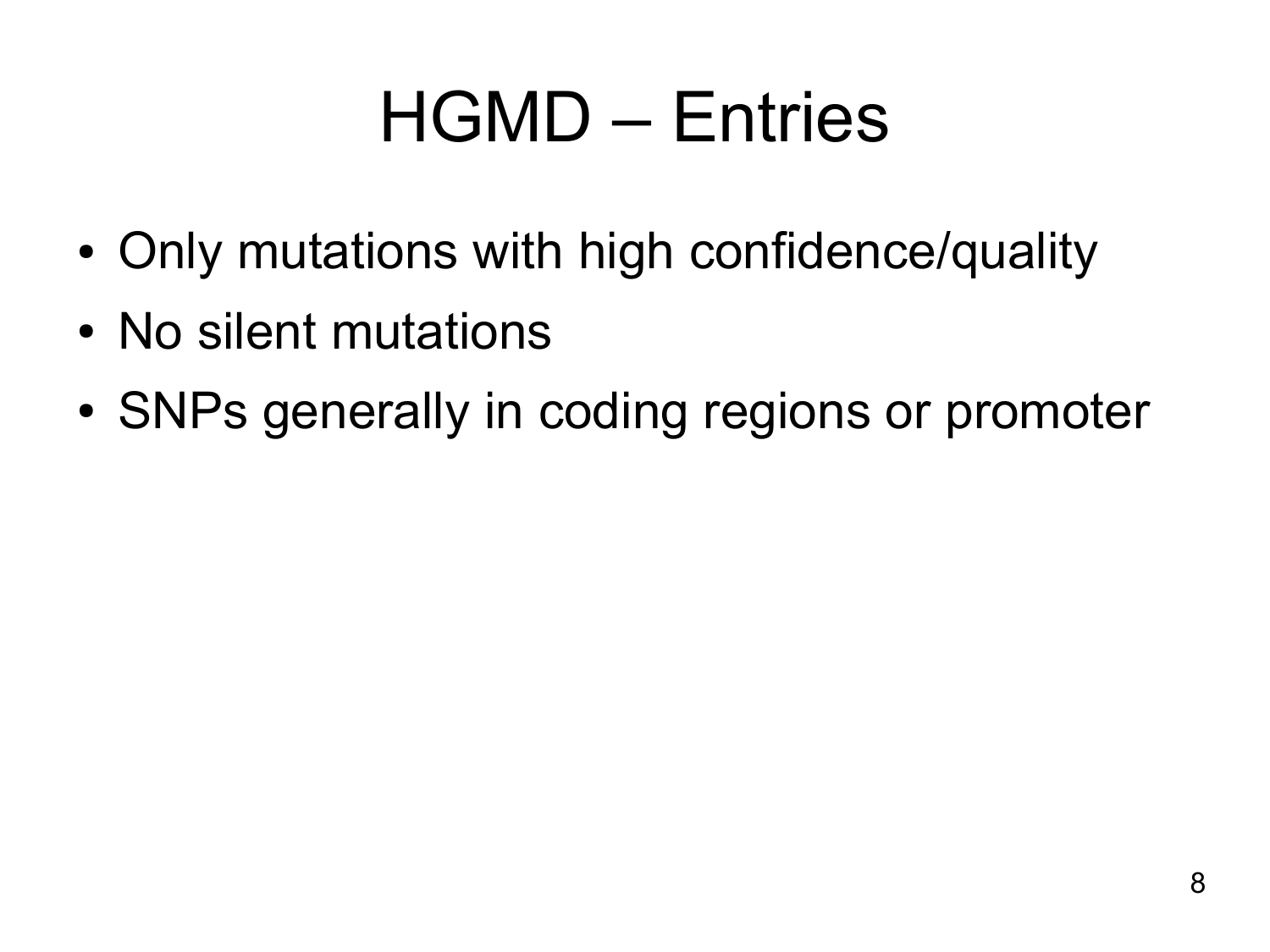# HGMD – Professional Version

- Additional
	- Search tools
	- Information about mutations
	- Gene view with mutations
- Free version
	- mutation are atleast 2.5 years old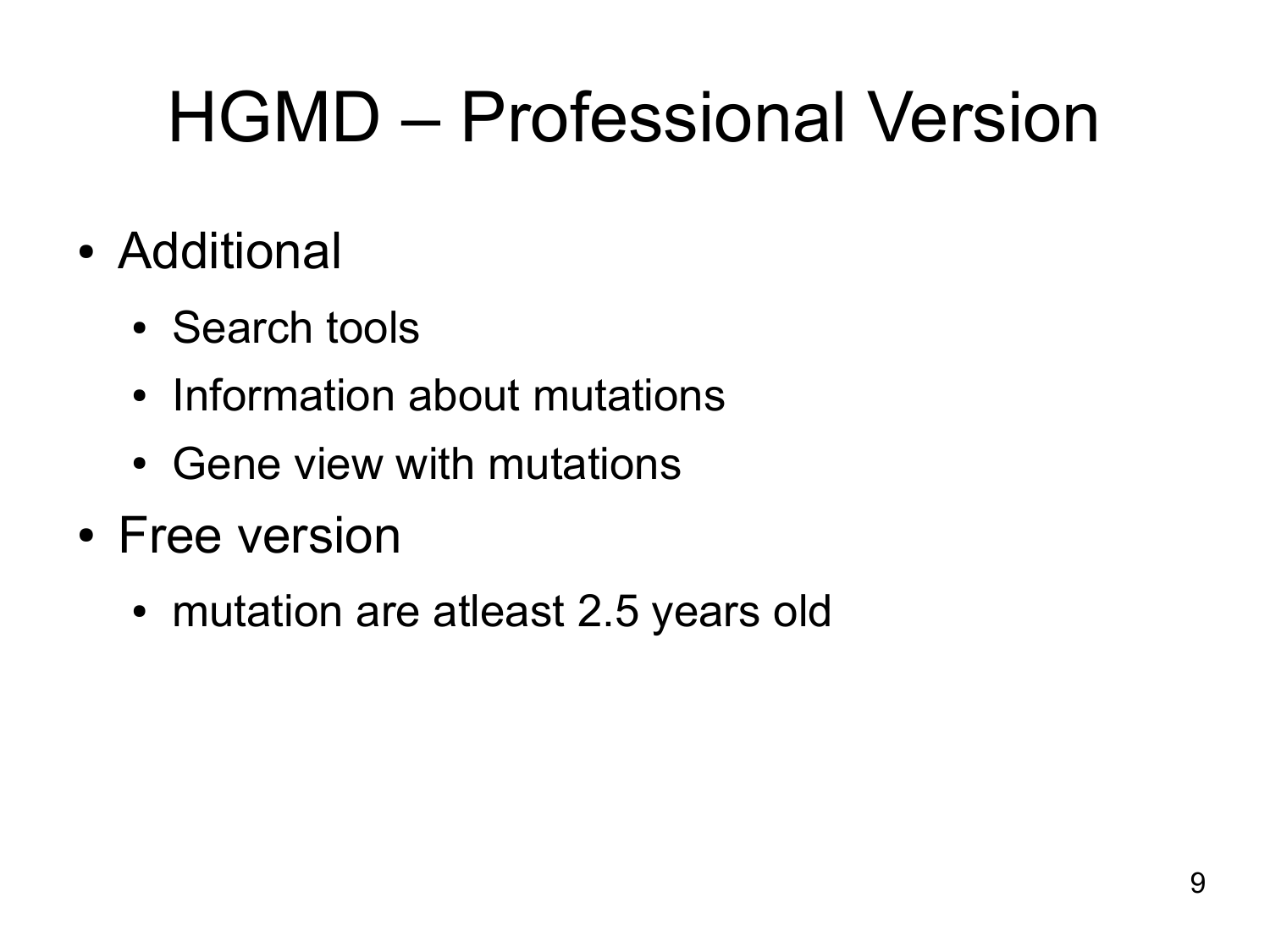## OMIM – Basics

- **O**nline **M**endelian **I**nheritance in **M**an (OMIM)
- Knowledgebase of human phenotypes and genes
- $\bullet$ "Mendelian Inheritance in Man" (MIM) by McKusick in 1966
- Data acquisition
	- Scanning biomedical literature
	- Manual review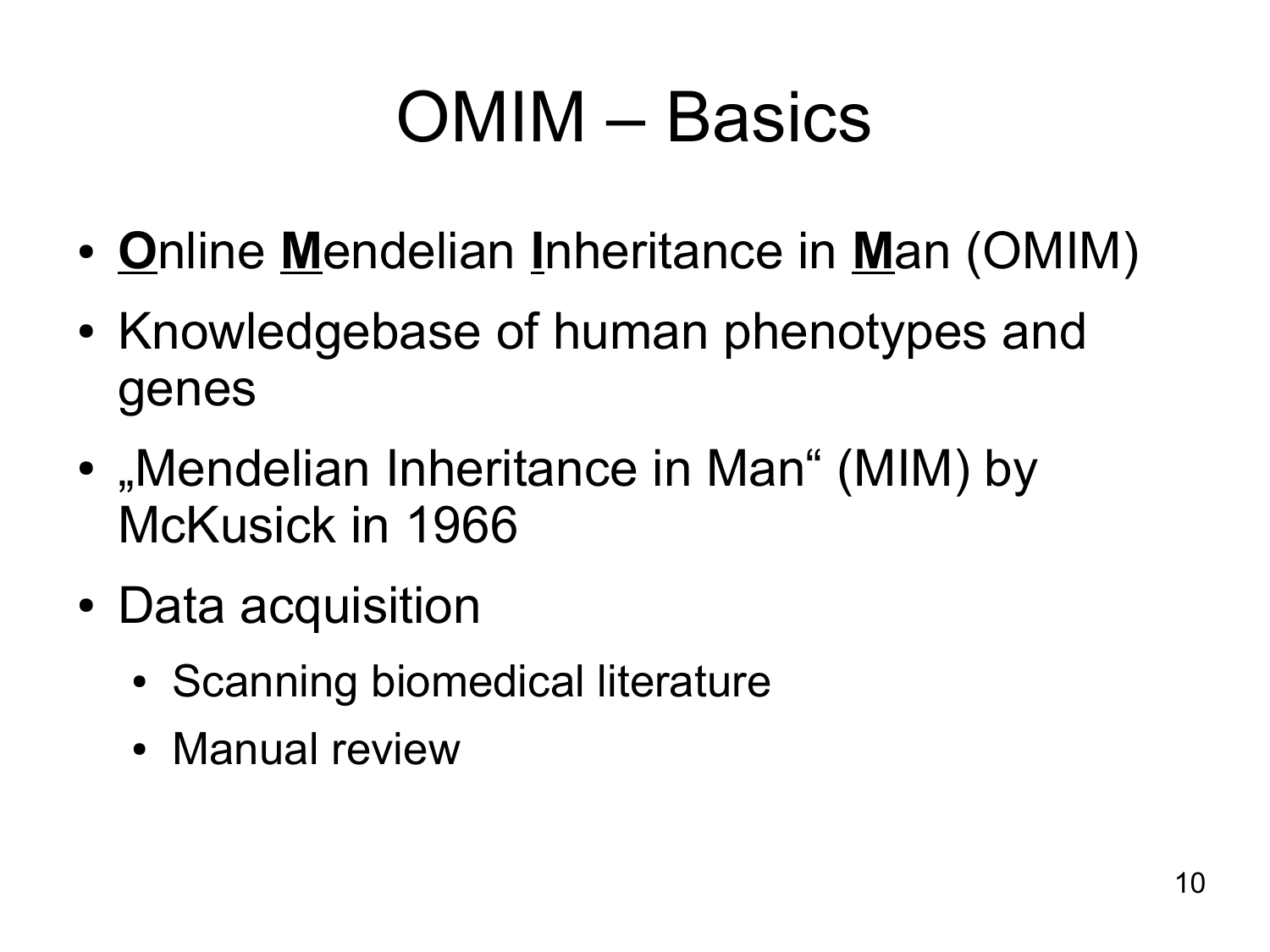# OMIM – Entries (1)

- Unique six-digit number (MIM ID)
- First number indicates inheritance



• Prefix characterises entry type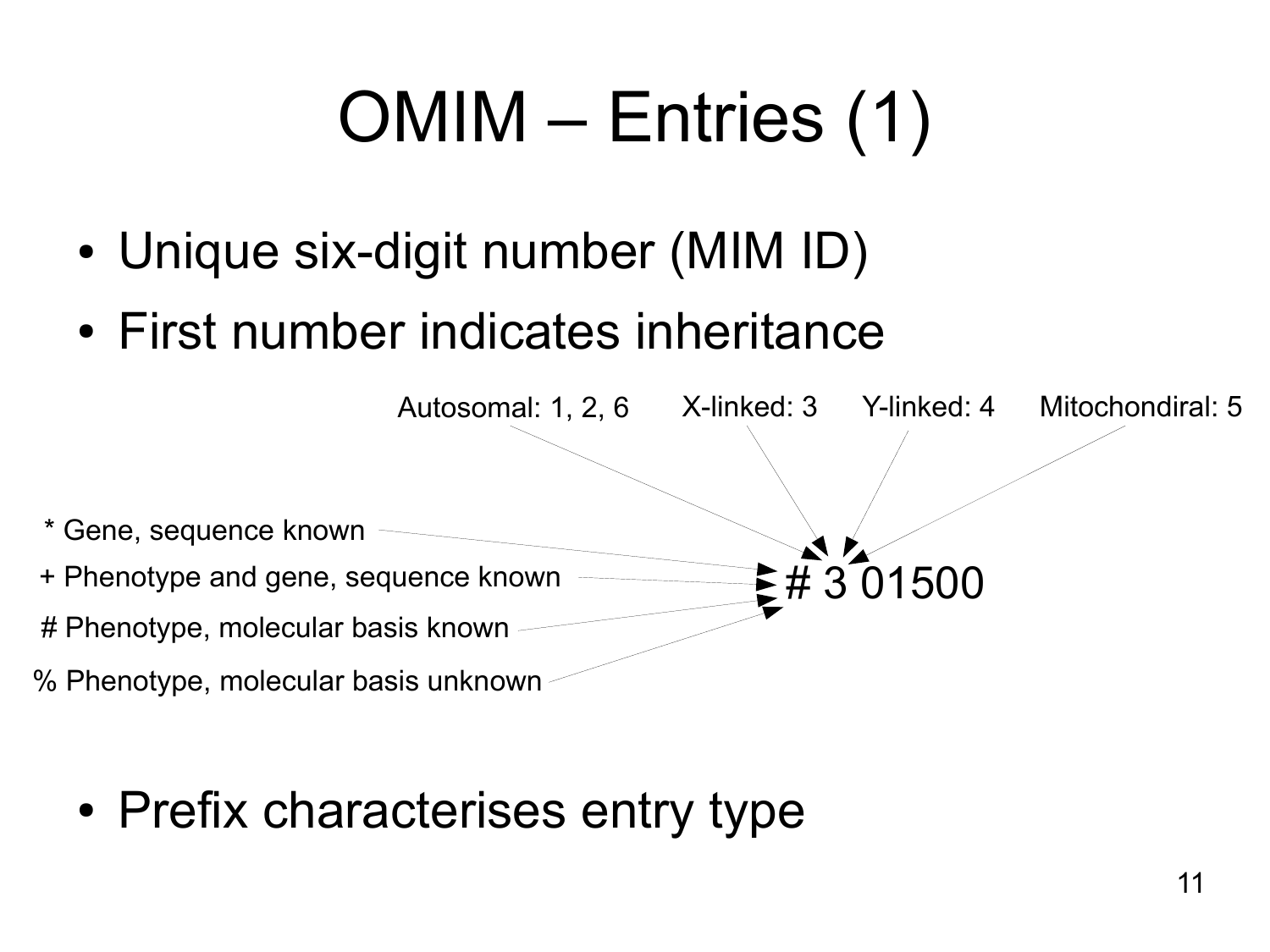#### OMIM – Entries (2)

| <b>MIM ID #301500</b>                                                                                                                                                                                                                                                                                                                                                                                                                                                                                                                                                                                                                                             | Gene lests, Links  | <b>Table of Contents</b>                                                                                                                                                                    |
|-------------------------------------------------------------------------------------------------------------------------------------------------------------------------------------------------------------------------------------------------------------------------------------------------------------------------------------------------------------------------------------------------------------------------------------------------------------------------------------------------------------------------------------------------------------------------------------------------------------------------------------------------------------------|--------------------|---------------------------------------------------------------------------------------------------------------------------------------------------------------------------------------------|
| <b>FABRY DISEASE</b>                                                                                                                                                                                                                                                                                                                                                                                                                                                                                                                                                                                                                                              |                    |                                                                                                                                                                                             |
| Alternative titles; symbols<br>ANGIOKERATOMA CORPORIS DIFFUSUM<br>ANDERSON-FABRY DISEASE<br>HEREDITARY DYSTOPIC LIPIDOSIS<br>ALPHA-GALACTOSIDASE A DEFICIENCY<br><b>GLA DEFICIENCY</b><br>CERAMIDE TRIHEXOSIDASE DEFICIENCY                                                                                                                                                                                                                                                                                                                                                                                                                                       |                    | MIM #301500<br>Text<br>Description<br><b>Clinical Features</b><br>Other Features<br><b>Biochemical Features</b><br>Diagnosis<br>Clinical Management<br>Mapping<br><b>Molecular Genetics</b> |
| Other entities represented by this entry<br>FABRY DISEASE, CARDIAC VARIANT, INCLUDED                                                                                                                                                                                                                                                                                                                                                                                                                                                                                                                                                                              |                    | Genotype/Phenotype Correlations<br><b>Population Genetics</b><br>Nomenclature                                                                                                               |
| Gene map locus: Xq22<br>Clinical Synopsis                                                                                                                                                                                                                                                                                                                                                                                                                                                                                                                                                                                                                         |                    | History<br>Animal Model<br>Clinical Synopsis<br>See Also                                                                                                                                    |
| Text                                                                                                                                                                                                                                                                                                                                                                                                                                                                                                                                                                                                                                                              | <b>Back to Top</b> | References<br>Contributors                                                                                                                                                                  |
| A number sign (#) is used with this entry because Fabry disease is caused by mutations in the gene encoding alpha-galactosidase A (GLA; 300644).                                                                                                                                                                                                                                                                                                                                                                                                                                                                                                                  |                    | <b>Creation Date</b><br>Edit History                                                                                                                                                        |
| <b>Description</b>                                                                                                                                                                                                                                                                                                                                                                                                                                                                                                                                                                                                                                                | <b>Back to Top</b> |                                                                                                                                                                                             |
| Fabry disease is an X-linked inborn error of glycosphingolipid catabolism resulting from deficient or absent activity of the lysosomal enzyme alpha-galactosidase A. This enzymatic<br>defect leads to the systemic accumulation of globotriaoslyceramide (Gb3) and related glycosphingolipids in the plasma and cellular lysosomes of vessels, nerves, tissues, and organs<br>throughout the body (Nance et al., 2006). The disorder is a systemic disease, manifest as progressive renal failure, cardiac disease, cerebrovascular disease, small-fiber peripheral<br>neuropathy, and skin lesions, among other abnormalities (Schiffmann, 2009). $\circledast$ |                    | Links<br>Selected Gene Related Links<br><b>G</b> Entrez Gene<br>N Nomenclature                                                                                                              |
| An atypical variant of Fabry disease has been reported in which cardiac disease, specifically left ventricular hypertrophy, with or without renal failure, develops in the sixth decade of<br>life. These patients have residual GLA activity (Nakao et al., 1995; Nakao et al., 2003).                                                                                                                                                                                                                                                                                                                                                                           |                    | R RefSeq<br>G GenBank<br>P Protein                                                                                                                                                          |
| Although previously considered an X-linked recessive disorder, Wang et al. (2007) found that heterozygous women with Fabry disease experience significant life-threatening conditions<br>requiring medical treatment and intervention. Thus, heterozygous Fabry women should not be called carriers, as this term underestimates the seriousness of the disease in these<br>patients.                                                                                                                                                                                                                                                                             |                    | <b>U</b> UniGene<br>Other NCBI Links<br>BioSystems<br><b>Books</b>                                                                                                                          |
| Clarke (2007) and Schiffmann (2009) provided detailed reviews of Fabry disease.                                                                                                                                                                                                                                                                                                                                                                                                                                                                                                                                                                                   |                    | Free in PMC<br><b>GEO Profiles</b>                                                                                                                                                          |
| <b>Clinical Features</b>                                                                                                                                                                                                                                                                                                                                                                                                                                                                                                                                                                                                                                          | Back to Top        | Gene<br>Gene Genotype                                                                                                                                                                       |
| In his first paper on this subject, Fabry (1898) called the skin lesions 'purpura papulosa haemorrhagica Hebrae,' suggesting that they had previously been described by Hebra, the<br>famous Austrian dermatologist. Affected individuals had painful crises in the extremities, thought to result from lipid changes in ganglion cells of the autonomic nervous system.                                                                                                                                                                                                                                                                                          |                    | GeneTests<br>GeneView in dbSNP<br>HomoloGene                                                                                                                                                |

Attacks of pain in the abdomen may have been misdiagnosed as appendicitis or other surgical emergencies. Vascular lesions of lipid nature occurred at other sites such as the ocular fundi and kidney. Renal failure was the usual cause of death.

. . . . . . . . . . **. . . . . .** . .

Hamburger et al. (1964) described a familial nephropathy, manifested clinically by proteinuria and renal insufficiency. Renal biopsy showed that the epithelial cells of the glomerular tufts and to a lesser extent the tubular epithelial cells, glomerular endocapillary cells and arteriolar muscular cells were severely deformed with a large amount of cytoplasmic inclusion material appearing lipoid in nature. The mother's father died of uremia.  $\circledast$ 

Skin lesion may be lacking even in patients with severe visceral manifestations (Johnston, 1967). Furthermore, identical angiokeratoma skin lesions occur in other lysosomal disorders: (see, e.g., Patel et al., 1972 and Loonen et al., 1974). Flynn et al. (1972) described a family without skin lesions. One affected male had severe enteropathy.

Franceschetti et al. (1969) reexamined a family with 'cornea verticillata' reported by Gruber (1946) and showed that Fabry disease was responsible for the corneal change. The extent of involvement of the cornea was about the same in males and females, thus allowing affected females to be identified. The corneal condition was formerly called Fleischer vortex

Map Viewer

UniGene **Related Entries** 

**EST** Nucleotide

Protein

UniSTS LinkOut

PubChem BioAssay PubMed (calculated)

**UCSC Genome Browser** 

**KOMP Repository** 

PubMed (cited)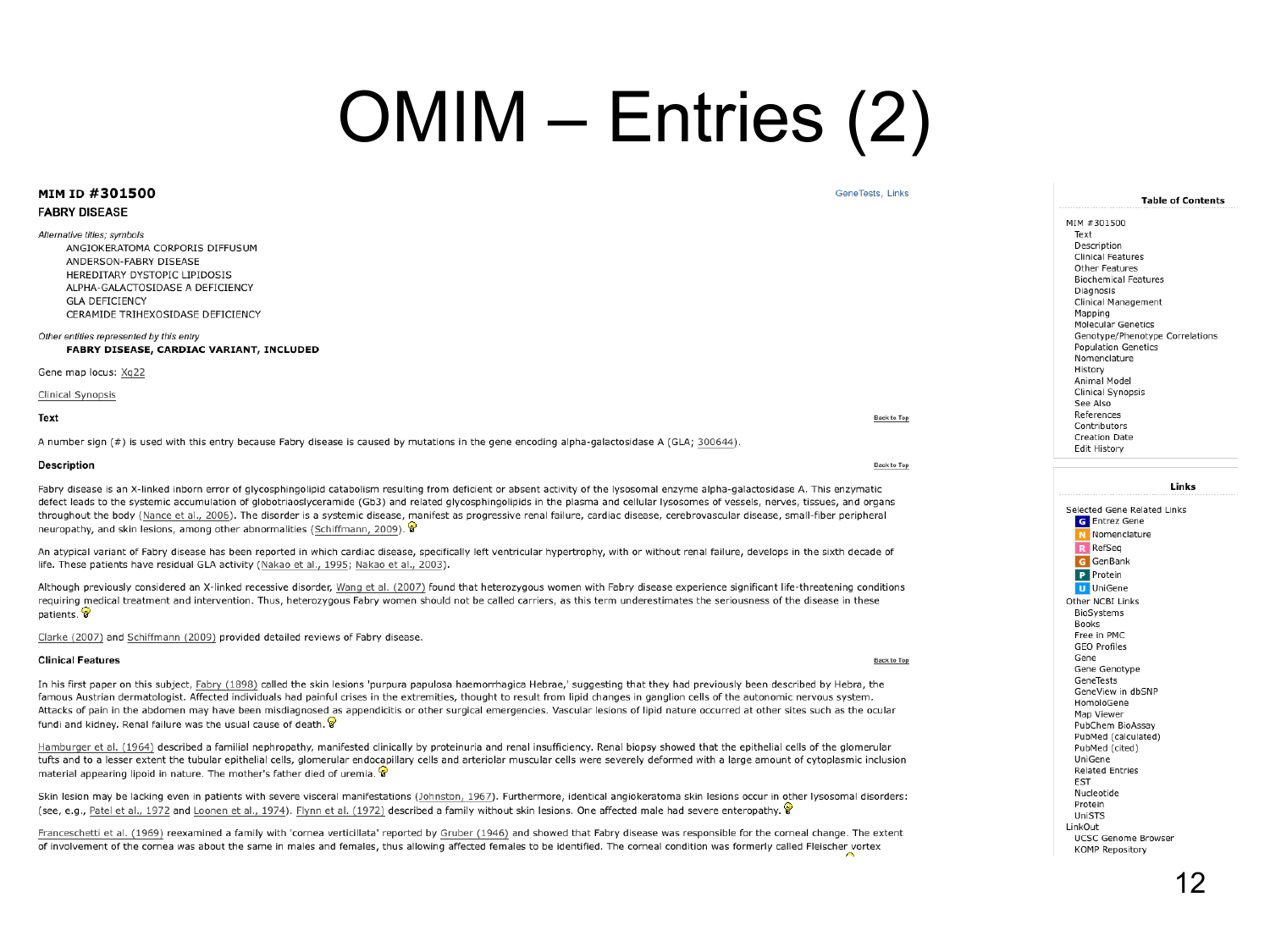#### HGMD & OMIM



Figure 1. Number of entries in Mendelian Inheritance in Man.

Cooper et. al, 2009